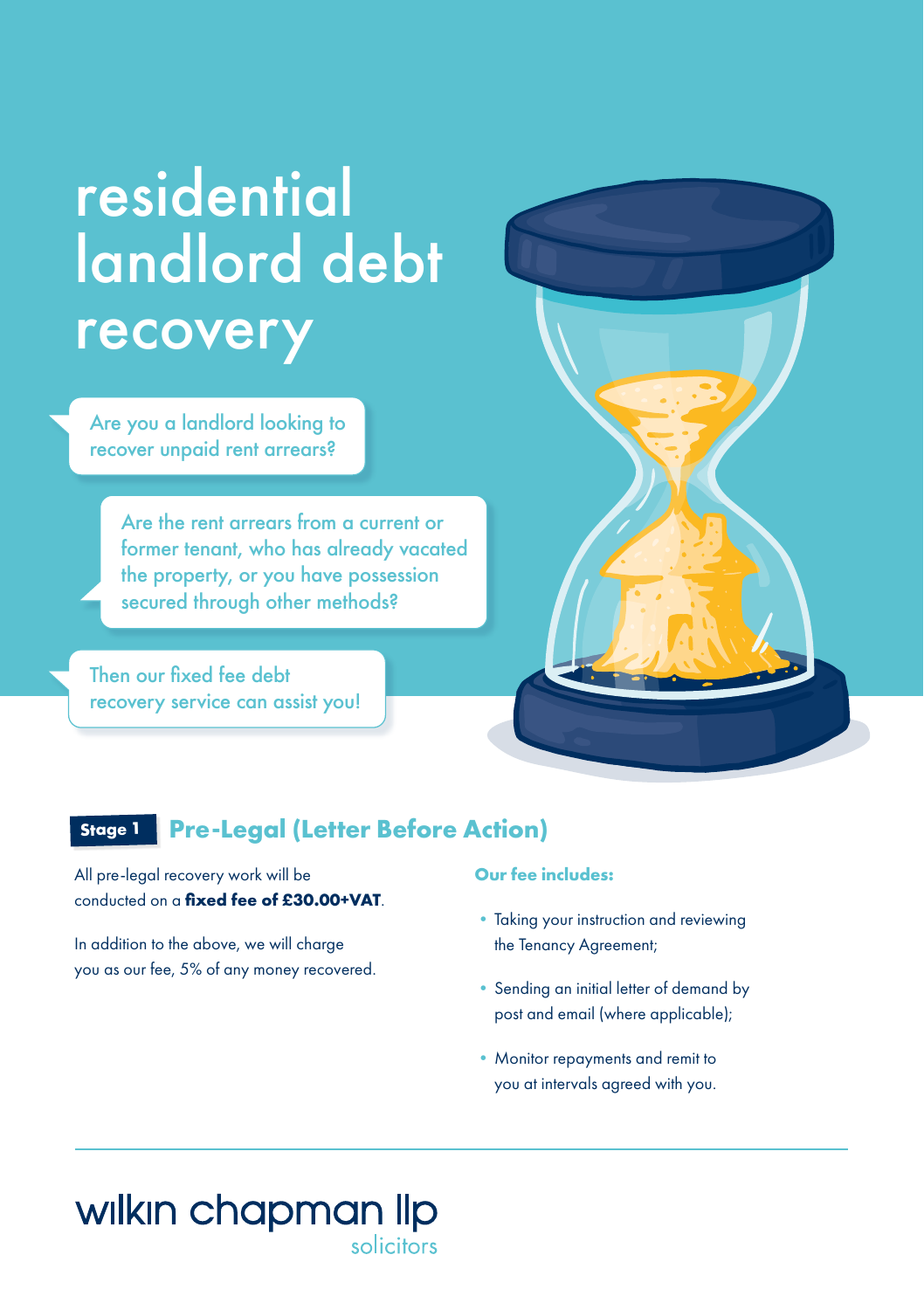#### **Claim Form Stage 2**

Where court proceedings are required, we will draft issue a claim form and charge fees and costs as set out in the following table:

| <b>Claim Value</b> | <b>Solicitor's Costs</b> | <b>Court Fees</b> | <b>Total</b> |
|--------------------|--------------------------|-------------------|--------------|
| $£0 - £300$        | £50.00                   | £35.00            | £85.00       |
| $£301 - £500$      | £50.00                   | £50.00            | £100.00      |
| $£501 - £999$      | £70.00                   | £70.00            | £140.00      |
| $£1,001 - £1,500$  | £80.00                   | £80.00            | £160.00      |
| $£1,501 - £3,000$  | £80.00                   | £115.00           | £195.00      |
| £3,000 - £5,000    | £80.00                   | £205.00           | £285.00      |
| $£5,000 - £10,000$ | £100.00                  | £455.00           | £555.00      |

*All the above fees and costs are recoverable if successful recovery is made.*

#### **Judgment Stage 3**

Make application to the court to secure judgment either by default (no response to Claim Form) or acceptance (repayment offer accepted).

| <b>Debt Value</b> | <b>Solicitor's Costs</b> |  |
|-------------------|--------------------------|--|
| $0.000 - 0.003$   | £22.00                   |  |
| £600.00 - £5,0000 | £22.00                   |  |
| £5,000.00+        | £30.00                   |  |

*All the above costs are recoverable if successful recovery is made.*

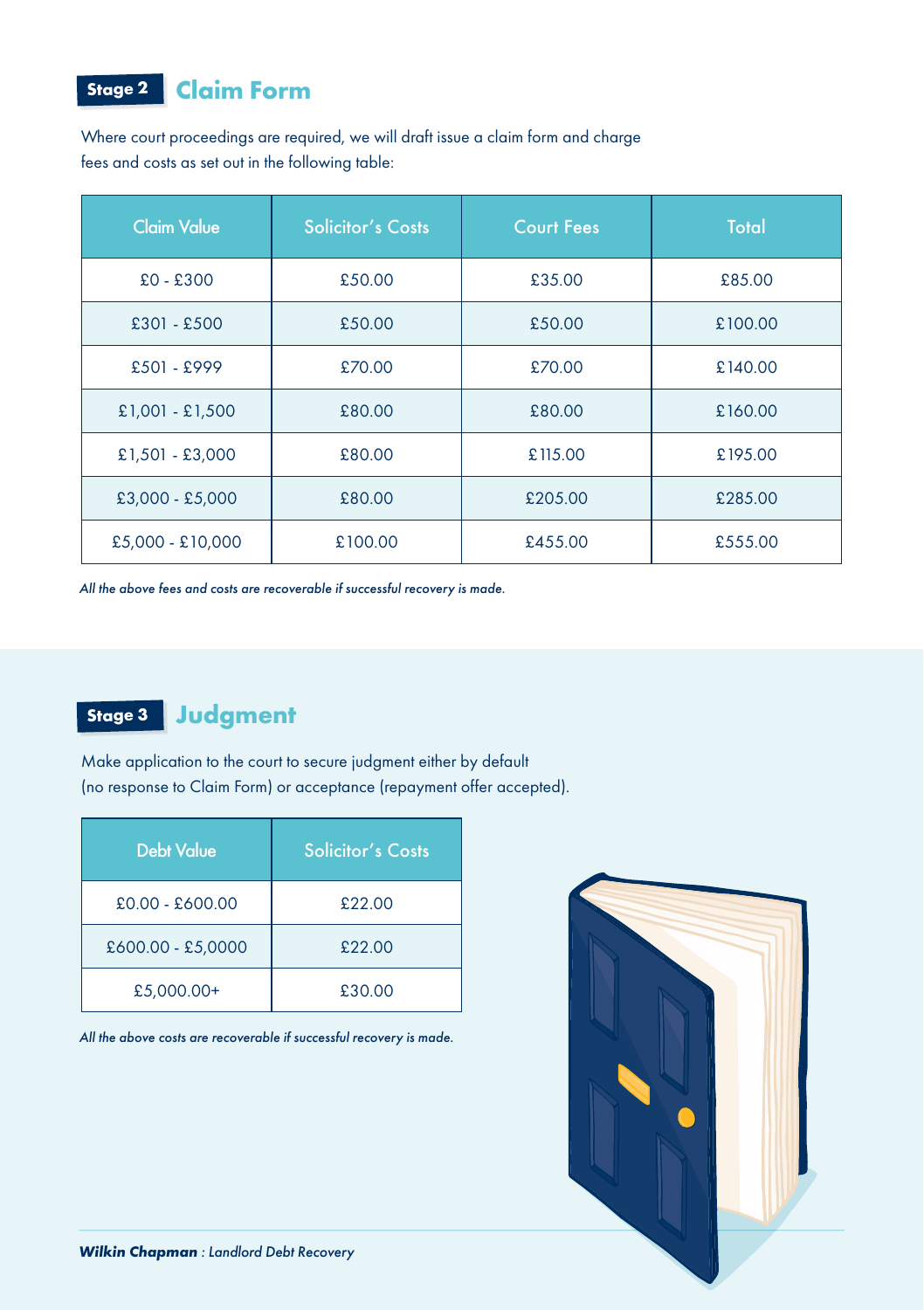#### **Enforcement Stage 4**

| <b>Enforcement type</b>       | Solicitor's Costs | <b>Court Fees</b> | Total   |
|-------------------------------|-------------------|-------------------|---------|
| Writ of Execution (<£600)     | £2.25             | £83.00            | £85.25  |
| Writ of Control (>£600)       | £51.75**          | £66.00            | £117.75 |
| <b>Attachment of Earnings</b> | £100.00*          | £110.00           | £210.00 |
| <b>Information Order</b>      | £110.00*          | £55.00            | £165.00 |
| <b>Third Party Debt Order</b> | £98.50            | £110.00           | £208.50 |

*\*Our charges are unrecoverable. All other fees and charges are recoverable.*

*\*\*If the Writ of Control is unsuccessful an abortive fee of £75.00+VAT will be payable by you.*

*In addition to all the above charges, we will charge you as our fee, 5% of any money recovered.*

### **Other Services**

| Service                     | Our Charge | <b>Disbursement</b> | <b>Notes</b>                                                                                                                               |
|-----------------------------|------------|---------------------|--------------------------------------------------------------------------------------------------------------------------------------------|
| Trace                       | £5.00      | £30.00              | This disbursement will only be charged if<br>our agents are successful in the location<br>and/or confirmation of the subject's<br>address. |
| <b>Employment Search</b>    | £5.00      | £50.00              | This disbursement will only be charged if<br>our agents confirm employment details.                                                        |
| Pre-Sue Report              | £5.00      | £65.00              |                                                                                                                                            |
| <b>Land Registry Search</b> | £5.00      | £3.00               |                                                                                                                                            |